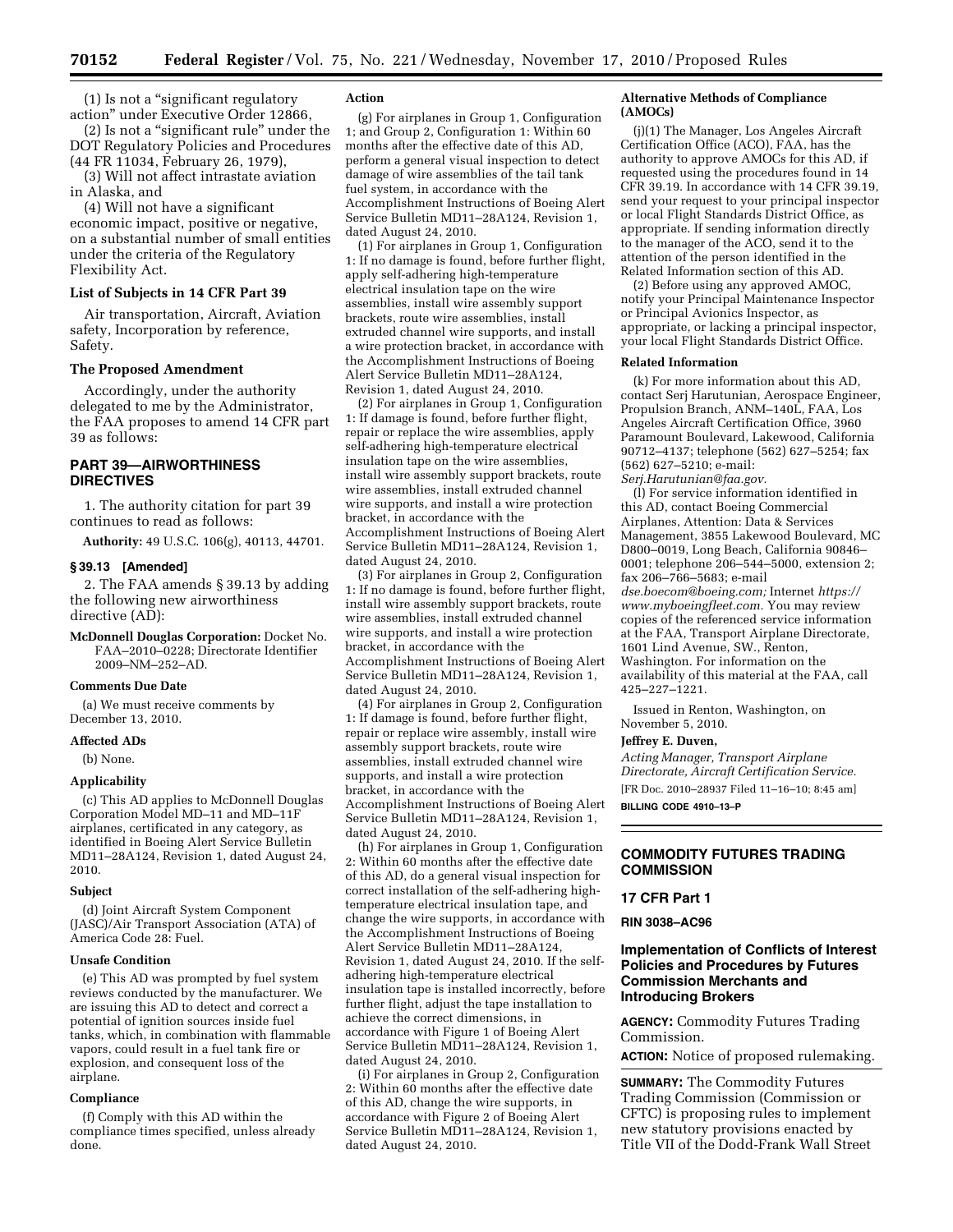Reform and Consumer Protection Act (Dodd-Frank Act). The proposed regulations establish conflicts of interest requirements for futures commission merchants (FCMs) and introducing brokers (IBs) for the purpose of ensuring that such persons implement adequate policies and procedures in compliance with the Commodity Exchange Act (CEA), as amended by the Dodd-Frank Act.

**DATES:** Comments must be received on or before January 18, 2011.

**ADDRESSES:** You may submit comments, identified by RIN number 3038–AC96 and FCM–IB Conflicts of Interest, by any of the following methods:

• Agency Web site, via its Comments Online process: *[http://](http://comments.cftc.gov) [comments.cftc.gov.](http://comments.cftc.gov)* Follow the instructions for submitting comments through the Web site.

• *Mail:* David A. Stawick, Secretary of the Commission, Commodity Futures Trading Commission, Three Lafayette Centre, 1155 21st Street, NW., Washington, DC 20581.

• *Hand Delivery/Courier:* Same as mail above.

• *Federal eRulemaking Portal: [http://](http://www.regulations.gov)  [www.regulations.gov.](http://www.regulations.gov)* Follow the instructions for submitting comments. Please submit your comments using only one method.

All comments must be submitted in English, or if not, accompanied by an English translation. Comments will be posted as received to *[http://](http://www.cftc.gov) [www.cftc.gov.](http://www.cftc.gov)* You should submit only information that you wish to make available publicly. If you wish the Commission to consider information that you believe is exempt from disclosure under the Freedom of Information Act, a petition for confidential treatment of the exempt information may be submitted according to the procedures established in CFTC Regulation 145.9, 17 CFR 145.9.

The Commission reserves the right, but shall have no obligation, to review, pre-screen, filter, redact, refuse or remove any or all of your submission from *<http://www.cftc.gov>* that it may deem to be inappropriate for publication, such as obscene language. All submissions that have been redacted or removed that contain comments on the merits of the rulemaking will be retained in the public comment file and will be considered as required under the Administrative Procedure Act and other applicable laws, and may be accessible under the Freedom of Information Act.

**FOR FURTHER INFORMATION CONTACT:** 

Sarah E. Josephson, Associate Director, Division of Clearing and Intermediary Oversight, (202) 418–5684,

*[sjosephson@cftc.gov,](mailto:sjosephson@cftc.gov)* or Ward P. Griffin, Counsel, Office of General Counsel, (202) 418–5425, *[wgriffin@cftc.gov,](mailto:wgriffin@cftc.gov)*  Commodity Futures Trading Commission, Three Lafayette Centre, 1155 21st Street, NW., Washington, DC 20581.

## **SUPPLEMENTARY INFORMATION:**

#### **I. Background**

On July 21, 2010, President Obama signed the Dodd-Frank Act.1 Title VII of the Dodd-Frank Act 2 amended the CEA 3 to establish a comprehensive regulatory framework to reduce risk, increase transparency, and promote market integrity within the financial system by, among other things: (1) Providing for the registration and comprehensive regulation of swap dealers and major swap participants; (2) imposing clearing and trade execution requirements on standardized derivative products; (3) creating rigorous recordkeeping and real-time reporting regimes; and (4) enhancing the rulemaking and enforcement authorities of the Commission with respect to all registered entities and intermediaries subject to the Commission's oversight.

This proposed rulemaking relates to the conflicts of interest provisions set forth in section 732 of the Dodd-Frank Act. In relevant part, section 732 of the Dodd-Frank Act amends section 4d of the CEA to direct each FCM and IB to implement conflicts of interest systems and procedures that establish safeguards within the firm to ensure that any persons researching or analyzing the price or market for any commodity are separated by ''appropriate informational partitions'' within the firm from review, pressure, or oversight of persons whose involvement in trading or clearing activities might potentially bias the judgment or supervision of the persons. Section 732 also requires that such conflicts of interest systems and procedures ''address such other issues as the Commission determines to be appropriate.''

Section 754 of the Dodd-Frank Act establishes that ''[u]nless otherwise provided in this title, the provisions of this subtitle shall take effect on the later of 360 days after the date of the enactment of this subtitle or, to the extent a provision of this subtitle requires a rulemaking, not less than 60 days after publication of the final rule

or regulation implementing such provision of this subtitle.'' Consequently, the Commission will seek to promulgate rules—by July 15, 2011 implementing the conflicts of interest provisions of section 732 of the Dodd-Frank Act.

Accordingly, pursuant to authority granted under sections 4d(c) and 8a(5) of the CEA, as amended by the Dodd-Frank Act, the Commission is proposing to adopt Regulation 1.71 to address potential conflicts of interest in the preparation and release of research reports by FCMs and IBs, and the establishment of ''appropriate informational partitions'' within such firms, as required by the Dodd-Frank Act. The proposed rule also will address other issues, such as enhanced disclosure requirements, in order to minimize the potential that conflicts of interest will arise within FCMs and IBs.

The proposed rules reflect consultation with staff of the following agencies: (i) The Securities and Exchange Commission; (ii) the Board of Governors of the Federal Reserve System; (iii) the Office of the Comptroller of the Currency; and (iv) the Federal Deposit Insurance Corporation. Staff from each of these agencies has had the opportunity to provide oral and/or written comments to the proposal, and the proposed rules incorporate elements of the comments provided.

The Commission requests comment on all aspects of the proposed rules, as well as comment on the specific provisions and issues highlighted in the discussion below.

## **II. Proposed Regulations**

## *A. Conflicts of Interest in Research or Analysis*

Section 732 of the Dodd-Frank Act requires, in relevant part, that FCMs and IBs implement conflicts of interest systems and procedures that "establish structural and institutional safeguards to ensure that the activities of any person within the firm relating to research or analysis of the price or market for any commodity are separated by appropriate informational partitions within the firm from the review, pressure, or oversight of persons whose involvement in trading or clearing activities might potentially bias the judgment or supervision of the persons.''

The language in section 732 of the Dodd-Frank Act is similar to certain language contained in section 501(a) of the Sarbanes-Oxley Act of 2002,<sup>4</sup> which

<sup>1</sup>*See* Dodd-Frank Wall Street Reform and Consumer Protection Act, Public Law 111–203, 124 Stat. 1376 (2010). The text of the Dodd-Frank Act may be accessed at *[http://www.cftc.gov.](http://www.cftc.gov)* 

<sup>2</sup>Pursuant to section 701 of the Dodd-Frank Act, Title VII may be cited as the ''Wall Street Transparency and Accountability Act of 2010.'' 3 7 U.S.C. 1 *et seq.* 

<sup>4</sup>Public Law 107–204, 116 Stat. 745 (2002) (codified at 15 U.S.C. 78o–6).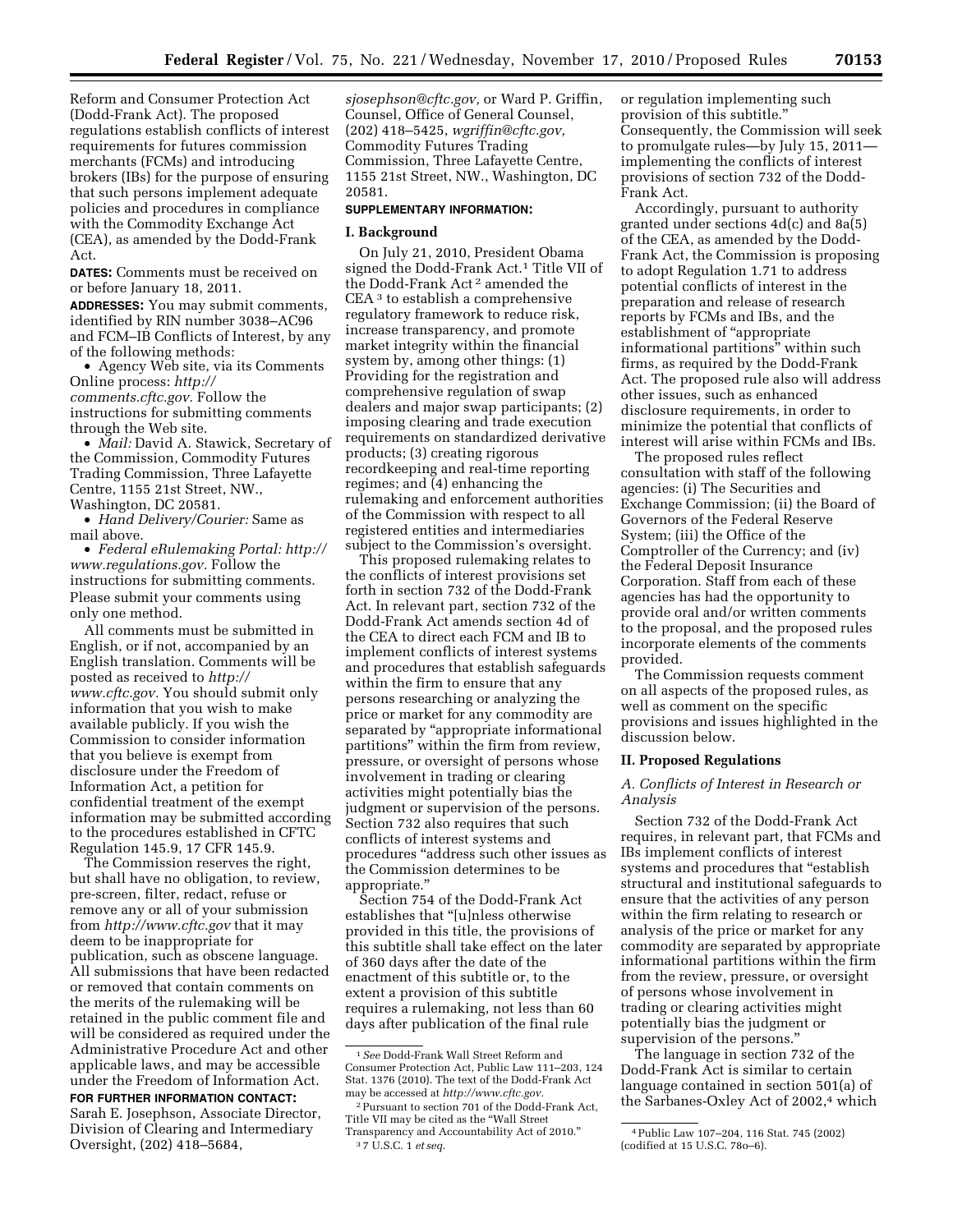amended the Securities Exchange Act of 1934 by creating a new section 15D. In relevant part, section 15D(a) mandates that the Securities and Exchange Commission, or a registered securities association or national securities exchange, adopt "rules reasonably designed to address conflicts of interest that can arise when securities analysts recommend equity securities in research reports and public appearances, in order to improve the objectivity of research and provide investors with more useful and reliable information, including rules designed \* \* \* to establish structural and institutional safeguards within registered brokers or dealers to assure that securities analysts are separated by appropriate informational partitions within the firm from the review, pressure, or oversight of those whose involvement in investment banking activities might potentially bias their judgment or supervision \* \* \*.''

Unlike section 15D of the Securities Exchange Act of 1934, section 732 of the Dodd-Frank Act does not expressly limit the requirement for informational partitions to only those persons who are responsible for the preparation of the substance of research reports; rather, section 732 could be read to require informational partitions between persons involved in trading or clearing activities and any person within a FCM or IB who engages in ''research or analysis of the price or market for any commodity,'' whether or not such research or analysis is to be made part of a research report that may be publicly disseminated.

However, the Commission believes that an untenable outcome could result from implementing informational partitions between persons involved in trading or clearing activities and all persons who may be engaged in ''research or analysis of the price or market for any commodity," given that persons involved in trading or clearing activities are routinely—or even primarily—engaged in ''research or analysis of the price or market for'' commodities. Sound trading and/or clearing activities necessarily require some form of pre-decisional research or analysis of the facts supporting such trading or clearing determinations.

Therefore, given the untenable alternative, the proposed rules reflect the Commission's belief that the Congressional intent underlying section 732 with respect to "research and analysis of the price or market of any commodity'' is primarily intended to prevent undue influence by persons involved in trading or clearing activities over the substance of research reports that may be publicly disseminated, and

to prevent pre-public dissemination of any material information in the possession of a person engaged in research and analysis, or of the research reports, to traders.

Many elements of the proposed rule, particularly those provisions relating to potential conflicts of interest surrounding research and analysis, have been adapted from National Association of Securities Dealers (NASD) Rule 2711. To construct the ''structural and institutional safeguards'' mandated by Congress under section 732 of the Dodd-Frank Act, the proposed rule establishes specific restrictions on the interaction and communications between persons within a FCM or IB involved in research or analysis of the price or market for any derivative 5 and persons involved in trading or clearing activities. The proposed rules also impose duties and constraints on persons involved in the research or analysis of the price or market for any derivative. For instance, such persons will be required to disclose conspicuously during public appearances any relevant personal financial interests relating to any derivative of a type that the person follows. FCMs and IBs similarly will be obligated to make certain disclosures clearly and prominently in research reports, including third-party research reports that are distributed or made available by the FCM or IB. Further, FCMs and IBs, as well as employees involved in trading or clearing activities, will be prohibited from retaliating against any person involved in the research or analysis of the price or market for any derivative who produces, in good faith, a research report that adversely impacts the current or prospective trading or clearing activities of the FCM or IB.

Although section 732 of the Dodd-Frank Act requires that appropriate informational partitions be constructed within FCMs and IBs, the Commission recognizes that the appropriateness of such partitions may be affected by the size of the FCM or IB and the scope of its operations. The Commission invites comment on how these rules should apply to FCMs and IBs, considering the varying size and scope of the operations of such firms. For instance, NASD Rule 2711(k) provides an exception from certain requirements for "small firms," defined to include those firms that over the past three years have participated in ten or fewer ''investment banking services transactions" and "generated \$5

million or less in gross investment banking services revenues from those transactions.'' The Commission solicits comment on whether a similar approach should be adopted for small FCMs and IBs. Moreover, the exceptions to the definition of "research report" are designed to address issues typically found in smaller firms where individuals in the trading unit perform their own research to advise their clients or potential clients. These exceptions do not in any way impact or lessen the restrictions placed on firms that prepare research reports and release them for public consumption. Any attempt by such firms to move research personnel into a trading unit to attempt to avail themselves of the exception will result in insufficient ''structural and institutional safeguards'' and will be a violation of Section 732 of the Dodd-Frank Act and these Regulations.

To address the possibility that the proposed rules could be evaded by employing research analysts in an affiliate of a FCM or IB, the proposed rules also will restrict communications with research analysts employed by an affiliate. An affiliate will be defined as an entity controlling, controlled by, or under common control with, a FCM or IB.

#### *B. Other Issues*

In addition to mandating the establishment of "appropriate informational partitions'' within FCMs and IBs that focus on the activities of persons involved in the ''research or analysis of the price or market for any commodity,'' section 732 of the Dodd-Frank Act also requires FCMs and IBs to ''implement conflict-of-interest systems and procedures that \* \* \* address such other issues as the Commission determines to be appropriate.'' Having considered the potential conflicts of interest that may arise in a FCM or IB, the Commission is proposing rules that will address two general topics: (1) Clearing activities; and (2) the potential for undue influence on customers. The intended cumulative effect of the proposed rules is to fulfill Congress's objective that FCMs and IBs construct ''structural and institutional safeguards'' to minimize the potential conflicts of interest that could arise within such firms.

With respect to the proposed language relating to clearing activities, although the Commission is exercising its statutory authority under section 4d(c)(2) of the CEA, as amended by the Dodd-Frank Act, the impetus underlying the proposed language originates in the Dodd-Frank Act: Section 731. Section 731 creates a new

<sup>5</sup>Use of the term ''derivative'' is based upon the products listed in the definitions of futures commission merchant and introducing broker in sections 1a(28) and 1a(29) of the CEA.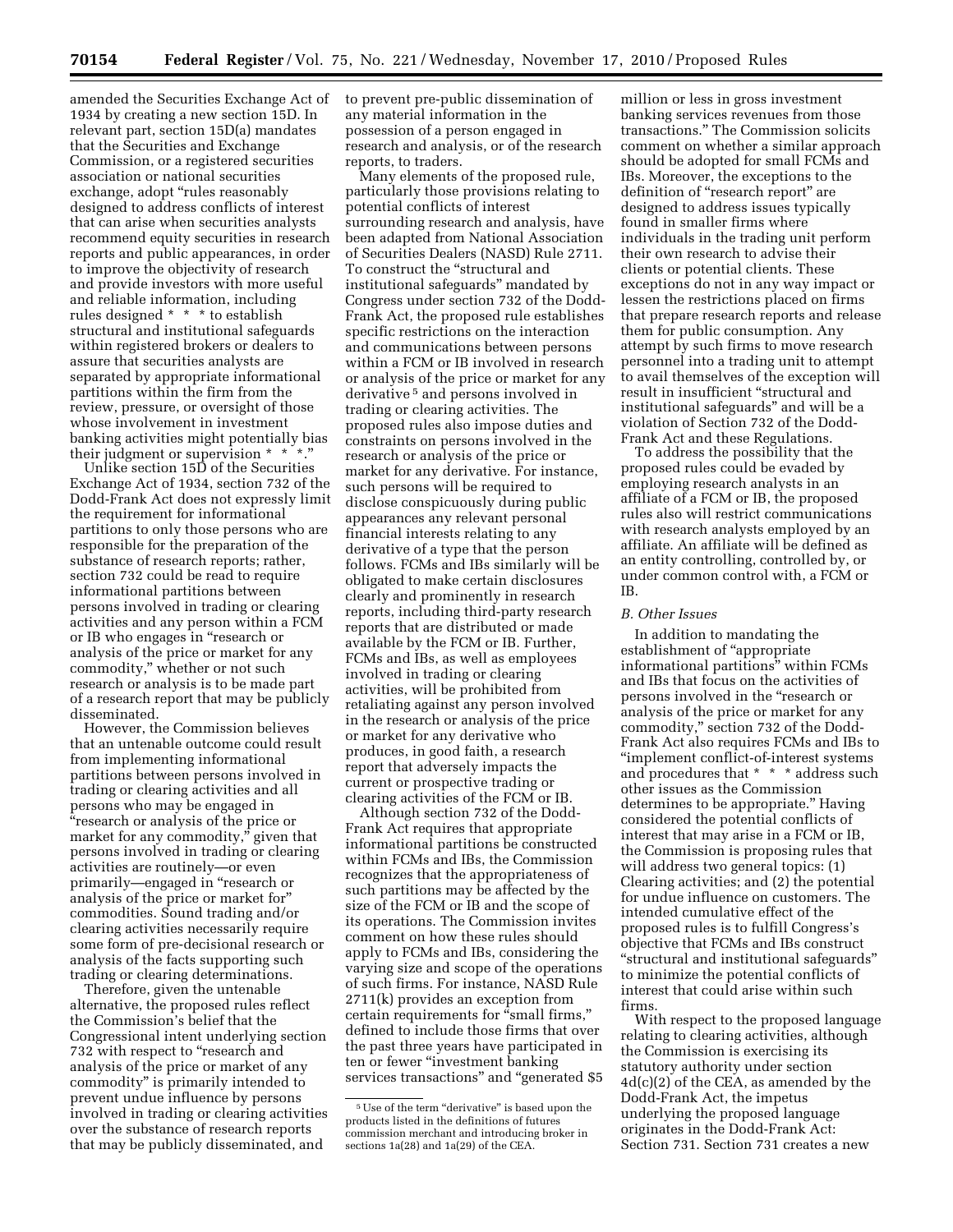section 4s of the CEA, which provides for the registration and regulation of swap dealers (SDs) and major swap participants (MSPs). New section 4s contains a conflicts of interest provision that is similar—though not identical—to the conflicts of interest provision in section 732 of the Dodd-Frank Act. New section 4s(j)(5) requires the establishment of "structural and institutional safeguards'' surrounding the activities of any person ''providing clearing activities or making determinations as to accepting clearing customers''—specifically that the activities of such persons be separated from the review, pressure, or oversight of persons involved in pricing, trading, or clearing. Although the quoted language is not contained in section 4d(c) of the CEA, as amended by section 732 of the Dodd-Frank Act, the Commission believes that to effectuate fully the intent of section 4s(j)(5) of the CEA, these issues should be addressed with regard to FCMs.

The Dodd-Frank Act stipulates that only a person registered as a FCM may accept money, securities or property to clear a swap through a derivatives clearing organization on behalf of another person, though the restriction does not prohibit a SD or MSP from clearing its own swap transaction.6 New section 4s(j)(5) of the CEA requires that certain determinations be made relating to the provision of clearing activities or the acceptance of clearing customers, such as (1) whether to enter into a cleared or uncleared trade, (2) whether to refer a counterparty to a particular FCM for clearing, or (3) whether to send a cleared trade to a particular derivatives clearing organization. Although the ultimate determination as to whether to accept a customer for clearing would be made at a FCM, an affiliated SD or MSP could have incentives to try to influence that decision improperly. Such influence may be motivated by conflicts of interest that could have a direct impact on the clearing treatment of transactions. Moreover, in any situation where a person is dually registered as a FCM and as a SD or MSP, the restrictions on clearing activities set forth in the proposed regulations are intended to apply to the relationship between the clearing unit of the FCM and the business trading unit of the SD or MSP, even though the business trading unit and clearing unit reside within the same entity. The proposed rules, set forth at

subsection (d), have been adapted from NASD Rule 2711(b).

The Commission specifically requests comment regarding whether there are alternative approaches that could be taken to address the potential conflicts of interest that may arise between a FCM providing clearing services to customers and the business trading unit personnel of an affiliated swap dealer or major swap participant. For example, what approach would address an attempt by a swap dealer's trading desk personnel to interfere with an affiliated FCM's decision to offer clearing services to a particular customer because of a perceived competitive threat?

As an additional safeguard, the Commission is proposing to require that each affected FCM and IB implement policies and procedures mandating the disclosure to its customers of any material conflicts of interest that relate to a customer's decision on the execution or clearing of a transaction.

#### **III. Related Matters**

## *A. Regulatory Flexibility Act*

The Regulatory Flexibility Act (RFA) 7 requires that agencies, in proposing rules, consider whether the rules they propose will have a significant economic impact on a substantial number of small entities and, if so, provide a regulatory flexibility analysis addressing the impact. The proposed rules would impact FCMs and IBs, each of which is addressed separately in the following paragraphs.

The Commission previously has established certain definitions of ''small entities'' to be used in evaluating the impact of the Commission's rules on such small entities in accordance with the RFA. In the Commission's ''Policy Statement and Establishment of Definitions of 'Small Entities' for Purposes of the Regulatory Flexibility Act,"<sup>8</sup> the Commission concluded that registered FCMs should not be considered to be small entities for purposes of the RFA. The Commission's determination in this regard was based, in part, upon the obligation of registered FCMs to meet the capital requirements established by the Commission. Likewise, the Commission determined ''that, for the basic purpose of protection of the financial integrity of futures trading, Commission regulations can make no size distinction among registered FCMs."<sup>9</sup> Thus, with respect to registered FCMs, the Commission believes that the proposed regulations will not have a significant economic

impact on a substantial number of small entities.

The Commission previously has determined that, for purposes of the RFA, the Commission should ''evaluate within the context of a particular rule proposal whether all or some [IBs] should be considered to be small entities and, if so, to analyze the economic impact on [IBs] of any such rule at that time. Specifically, the Commission recognizes that the [IB] definition, even as narrowed to exclude certain persons, undoubtedly encompasses many business enterprises of variable size."<sup>10</sup> At present, IBs are subject to various existing rules that govern and impose minimum requirements on their internal compliance operations, based on the nature of their business. The proposed amendments would merely augment the existing compliance requirements of such persons to address potential conflicts of interest within such firms. To the extent that certain IBs may be considered to be small entities, the Commission believes that the proposed regulations will not have a significant economic impact.

Accordingly, pursuant to Section 605(b) of the RFA, 5 U.S.C. 605(b), the Chairman, on behalf of the Commission, certifies that these proposed rule amendments will not have a significant economic impact on a substantial number of small entities. However, the Commission invites the public to comment on this finding.

## *B. Paperwork Reduction Act*

The Paperwork Reduction Act (PRA),11 imposes certain requirements on Federal agencies in connection with their conducting or sponsoring any collection of information as defined by the PRA. Certain provisions of this proposed rulemaking would result in new collection of information within the meaning of the PRA. The Commission therefore is submitting this proposal to the Office of Management and Budget (OMB) for review in accordance with 44 U.S.C. 3597(d) and 5 CFR 1320.11. The title for this collection is ''Conflicts of Interest Policies and Procedures by Futures Commission Merchants and Introducing Brokers.'' An agency may not conduct or sponsor, and a person is not required to respond to, a collection of information unless it displays a currently valid control number. OMB has not yet assigned a control number to the new collection.

<sup>6</sup>*See* section 4d(f)(1) of the CEA, as amended by section 724(a) of the Dodd-Frank Act.

<sup>7</sup> 5 U.S.C. 601 *et seq.* 

<sup>8</sup> 47 FR 18618, Apr. 30, 1982.

<sup>9</sup> *Id.* at 18619.

<sup>10</sup> 48 FR 35248, 35276, Aug. 3, 1983.

<sup>11</sup> 44 U.S.C. 3501 *et seq.*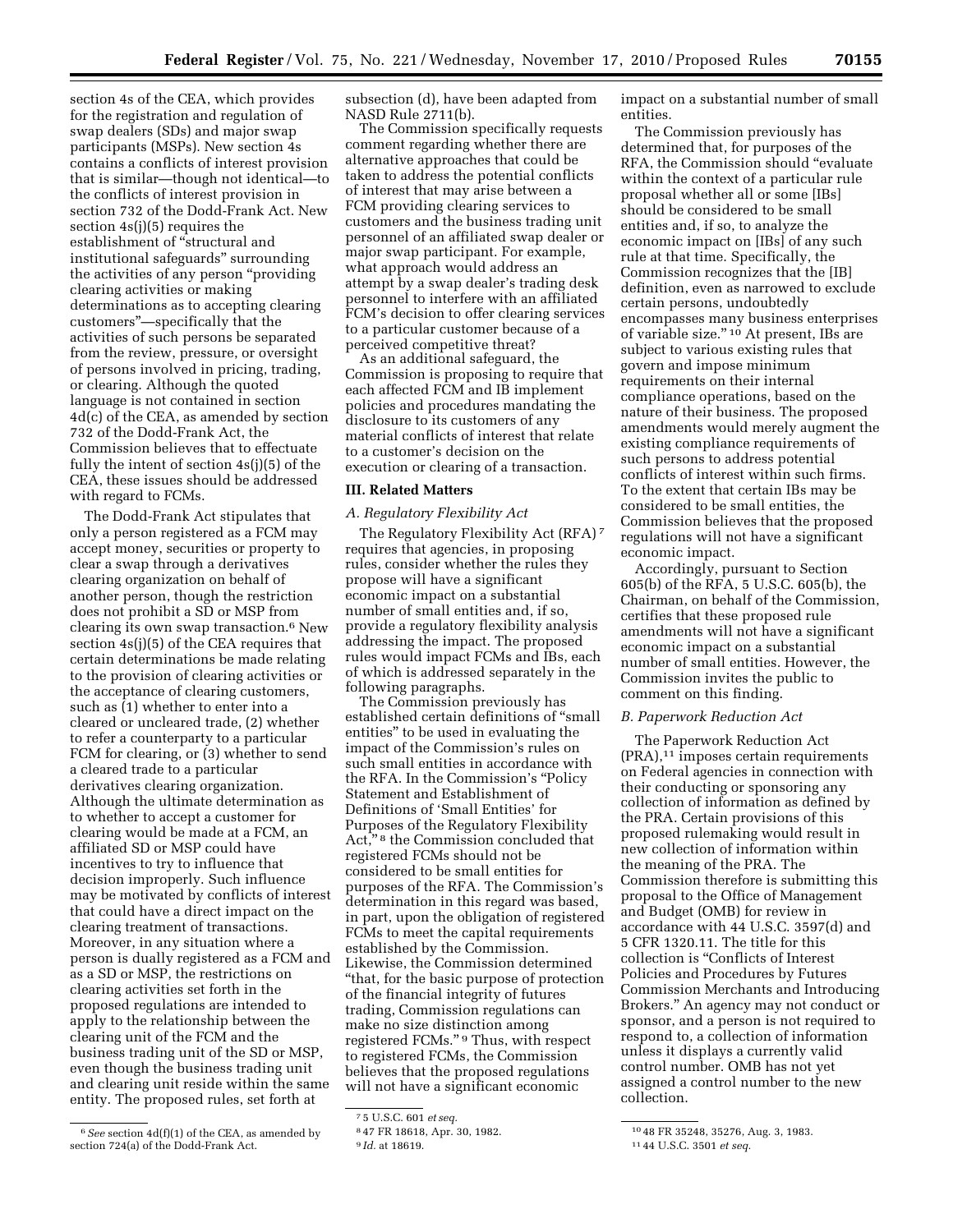The collection of information under these proposed rules is necessary to implement certain provisions of the CEA, as amended by the Dodd-Frank Act. Specifically, it is essential to ensuring that FCMs and IBs develop and maintain the required conflicts of interest systems and procedures. The Commission's staff would use the information collected when conducting examination and oversight to evaluate the completeness and effectiveness of the conflicts of interest procedures and disclosures of FCMs and IBs.

If the proposed regulations are adopted, responses to this new collection of information would be mandatory. The Commission will protect proprietary information according to the Freedom of Information Act and 17 CFR part 145, ''Commission Records and Information.'' In addition, section 8(a)(1) of the CEA strictly prohibits the Commission, unless specifically authorized by the CEA, from making public ''data and information that would separately disclose the business transactions or market positions of any person and trade secrets or names of customers.'' The Commission also is required to protect certain information contained in a government system of records according to the Privacy Act of 1974.12

## 1. Information Provided by Reporting Entities/Persons

The proposed rules will require FCMs and IBs to adopt conflicts of interest policies and procedures that may impose PRA burdens, particularly through the implementation of certain recordkeeping requirements. For purposes of the PRA, the term ''burden'' means the "time, effort, or financial resources expended by persons to generate, maintain, or provide information to or for a Federal agency.'' 13 This burden will result from the recordkeeping obligations related to an FCM and IB's obligations to adopt and implement written policies and procedures reasonably designed to ensure compliance with the proposed regulation, document certain communications between non-research personnel and research department personnel, and provide certain disclosures. The burden relates solely to recordkeeping requirements; the proposed regulation does not contain any reporting requirements.

The burden for compliance per respondent is expected to be 44.5 hours, at a cost annually of \$4,450 for each respondent. This estimate includes the

time needed to review applicable laws and regulations; develop and update conflicts of interest policies and procedures and to maintain records of certain communications and disclosures periodically required by the proposed regulation. The Commission does not expect respondents to incur any start-up costs in connection with this proposed regulation as it anticipates that respondents already maintain personnel and systems for regulatory recordkeeping.

There are currently 159 registered FCMs and 1,645 registered IBs that will be required to comply with the proposed conflicts of interest provisions (or a total of 1,804 registrants). It is expected that the compliance officers of those firms will be the employees charged with fulfilling the regulatory obligations imposed by the proposed regulations. According to recent Bureau of Labor Statistics, the mean hourly wage of an employee under occupation code 13–1041, ''Compliance Officers, Except Agriculture, Construction, Health and Safety, and Transportation,'' that is employed by the ''Securities and Commodity Contracts Intermediation and Brokerage'' industry is \$38.77.14 Because FCMs and IBs include financial institutions whose compliance employees' salaries may exceed the mean wage, the Commission has taken a conservative approach and estimated the cost burden of these proposed regulations based upon an average salary of \$100 per hour. Accordingly, the estimated burden was calculated as follows:

*Recordkeeping Related to Maintenance of Conflicts of Interest Policies and Procedures* 

*Number of registrants:* 1,804. *Average number of annual responses by each registrant:* 1.

*Estimated average hours per response:*  2.

*Frequency of collection:* Annually. *Aggregate annual burden:* 1,804 registrants  $\times$  1 response  $\times$  2 hours =

3,608 burden hours. *Recordkeeping Related to Communications Between Certain* 

*Personnel* 

*Number of registrants:* 1,804. *Average number of annual responses* 

*by each registrant:* 20. *Estimated average hours per response:*  0.5.

*Frequency of collection:* As needed.

*Aggregate annual burden:* 1,804 registrants  $\times$  20 responses  $\times$  0.5 hours = 18,040 burden hours.

*Recordkeeping Related to Disclosure Requirements* 

*Number of registrants:* 1,804. *Average number of annual responses by each registrant:* 65.

*Estimated average hours per response:*  0.5.

*Frequency of collection:* As needed. *Aggregate annual burden:* 1,804 registrants  $\times$  65 responses  $\times$  0.5 hours = 58,630 burden hours.

Based upon the above, the aggregate cost for all registrants is 80,278 burden hours and \$8,027,800 [80,278 burden hours  $\times$  \$100 per hour].

## 2. Information Collection Comments

The Commission invites the public and other federal agencies to comment on any aspect of the recordkeeping burdens discussed above. Pursuant to 44 U.S.C. 3506(c)(2)(B), the Commission solicits comments in order to: (i) Evaluate whether the proposed collection of information is necessary for the proper performance of the functions of the Commission, including whether the information will have practical utility; (ii) evaluate the accuracy of the Commission's estimate of the burden of the proposed collection of information; (iii) determine whether there are ways to enhance the quality, utility, and clarity of the information to be collected; and (iv) minimize the burden of the collection of information on those who are to respond, including through the use of automated collection techniques or other forms of information technology.

Comments may be submitted directly to the Office of Information and Regulatory Affairs, by fax at (202) 395– 6566 or by e-mail at

*[OIRAsubmissions@omb.eop.gov.](mailto:OIRAsubmissions@omb.eop.gov)* Please provide the Commission with a copy of submitted comments so that they can be summarized and addressed in the final rule. Refer to the Addresses section of this notice of proposed rulemaking for comment submission instructions to the Commission. A copy of the supporting statements for the collections of information discussed above may be obtained by visiting *[http://](http://www.RegInfo.gov)  [www.RegInfo.gov.](http://www.RegInfo.gov)* OMB is required to make a decision concerning the collection of information between 30 and 60 days after publication of this release. Consequently, a comment to OMB is most assured of being fully effective if received by OMB (and the Commission) within 30 days after publication of this notice of proposed rulemaking.

#### *C. Cost-Benefit Analysis*

Section 15(a) of the CEA <sup>15</sup> requires the Commission to consider the costs

<sup>12 5</sup> U.S.C. 552a.<br>13 44 U.S.C. 3502(2).

<sup>13</sup> 44 U.S.C. 3502(2). 14*[http://www.bls.gov/oes/current/oes131041.htm.](http://www.bls.gov/oes/current/oes131041.htm)* 15 7 U.S.C. 19(a).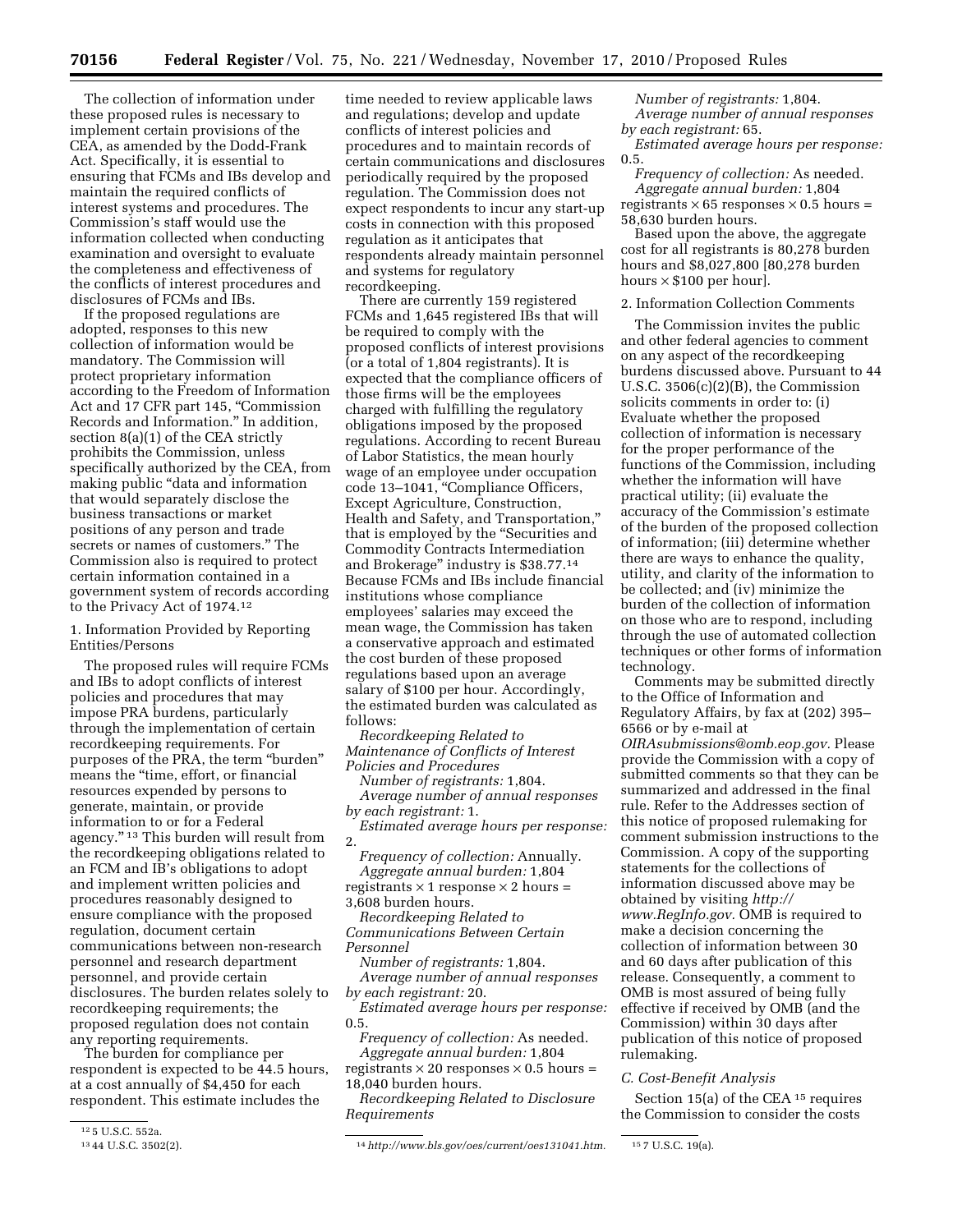and benefits of its actions before issuing a rulemaking under the Act. By its terms, section 15(a) does not require the Commission to quantify the costs and benefits of the rule or to determine whether the benefits of the rulemaking outweigh its costs; rather, it requires that the Commission "consider" the costs and benefits of its actions.

Section 15(a) further specifies that the costs and benefits of a proposed rulemaking shall be evaluated in light of five broad areas of market and public concern: (1) Protection of market participants and the public; (2) efficiency, competitiveness and financial integrity of futures markets; (3) price discovery; (4) sound risk management practices; and (5) other public interest considerations. The Commission may, in its discretion, give greater weight to any one of the five enumerated areas and could, in its discretion, determine that, notwithstanding its costs, a particular rule is necessary or appropriate to protect the public interest or to effectuate any of the provisions or accomplish any of the purposes of the Act.

1. Summary of Proposed Requirements

The proposed regulations would implement section 732 of the Act, which amends section 4d of the CEA 16 to direct each FCM and IB to implement conflicts of interest systems and procedures to ensure that any persons researching or analyzing the price or market for any commodity are separated by ''appropriate informational partitions'' within the firm from review, pressure, or oversight of persons whose involvement in trading or clearing activities might potentially bias the judgment or supervision of the persons. Such conflicts of interest systems and procedures also must address any other issues that the Commission determines to be appropriate.

#### 2. Costs

With respect to costs, the Commission has determined that costs to FCMs and IBs would be minimal because the anticipated implementation of the proposed rules would require little additional resources beyond internal organizational changes to prevent compliance violations.

## 3. Benefits

With respect to benefits, the Commission has determined that formal conflicts of interest rules will enhance transparency, bolster confidence in markets, reduce risk and allow

regulators to better monitor and manage risks to our financial system.

## 4. Public Comment

The Commission invites public comment on its cost-benefit considerations. Commenters also are invited to submit any data or other information that they may have quantifying or qualifying the costs and benefits of the proposed regulations with their comment letters.

#### **List of Subjects in 17 CFR Part 1**

Brokers, Commodity futures, Conflicts of interest, Reporting and recordkeeping requirements.

For the reasons stated in this release, the Commission proposes to amend 17 CFR part 1 as follows:

# **PART 1—GENERAL REGULATIONS UNDER THE COMMODITY EXCHANGE ACT**

1. The authority citation for part 1 is revised to read as follows:

**Authority:** 7 U.S.C. 1a, 2, 6, 6a, 6b, 6b–1, 6c, 6d, 6e, 6f, 6g, 6h, 6i, 6j, 6k, 6l, 6m, 6n, 6o, 6p, 7, 7a, 7b, 8, 9, 9a, 12, 12a, 16, 18, 19, 21, 23.

2. Section 1.71 is added to read as follows:

## **§ 1.71 Implementation of conflicts of interest policies and procedures by futures commission merchants and introducing brokers.**

(a) *Definitions.* For purposes of this section, the following terms shall be defined as provided.

(1) *Affiliate.* This term means, with respect to any person, a person controlling, controlled by, or under common control with, such person.

(2) *Business trading unit.* This term means any department, division, group, or personnel of a futures commission merchant or introducing broker or any of its affiliates, whether or not identified as such, that performs or is involved in any pricing, trading, sales, marketing, advertising, solicitation, structuring, or brokerage activities on behalf of a futures commission merchant or introducing broker.

(3) *Clearing unit.* This term means any department, division, group, or personnel of a futures commission merchant or any of its affiliates, whether or not identified as such, that performs or is involved in any proprietary or customer clearing activities on behalf of a futures commission merchant.

(4) *Derivative.* This term means (i) a contract for the purchase or sale of a commodity for future delivery; (ii) a security futures product; (iii) a swap; (iv) any agreement, contract, or transaction described in section

 $2(c)(2)(C)(i)$  or section  $2(c)(2)(D)(i)$  of the Act; (v) any commodity option authorized under section 4c of the Act; and (vi) any leverage transaction authorized under section 19 of the Act.

(5) *Non-research personnel.* This term means any employee of the business trading unit or clearing unit, or any other employee of the futures commission merchant or introducing broker who is not directly responsible for, or otherwise involved with, research concerning a derivative, other than legal or compliance personnel.

(6) *Public appearance.* This term means any participation in a conference call, seminar, forum (including an interactive electronic forum) or other public speaking activity before 15 or more persons, or interview or appearance before one or more representatives of the media, radio, television or print media, or the writing of a print media article, in which a research analyst makes a recommendation or offers an opinion concerning a derivatives transaction. This term does not include a passwordprotected Webcast, conference call or similar event with 15 or more existing customers, provided that all of the event participants previously received the most current research report or other documentation that contains the required applicable disclosures, and that the research analyst appearing at the event corrects and updates during the public appearance any disclosures in the research report that are inaccurate, misleading, or no longer applicable.

(7) *Research analyst.* This term means the employee of a futures commission merchant or introducing broker who is primarily responsible for, and any employee who reports directly or indirectly to such research analyst in connection with, preparation of the substance of a research report relating to any derivative, whether or not any such person has the job title of "research" analyst.''

(8) *Research department.* This term means any department or division that is principally responsible for preparing the substance of a research report relating to any derivative on behalf of a futures commission merchant or introducing broker, including a department or division contained in an affiliate of a futures commission merchant or introducing broker.

(9) *Research report.* This term means any written communication (including electronic) that includes an analysis of the price or market for any derivative, and that provides information reasonably sufficient upon which to base a decision to enter into a

<sup>16</sup> 7 U.S.C. 6d.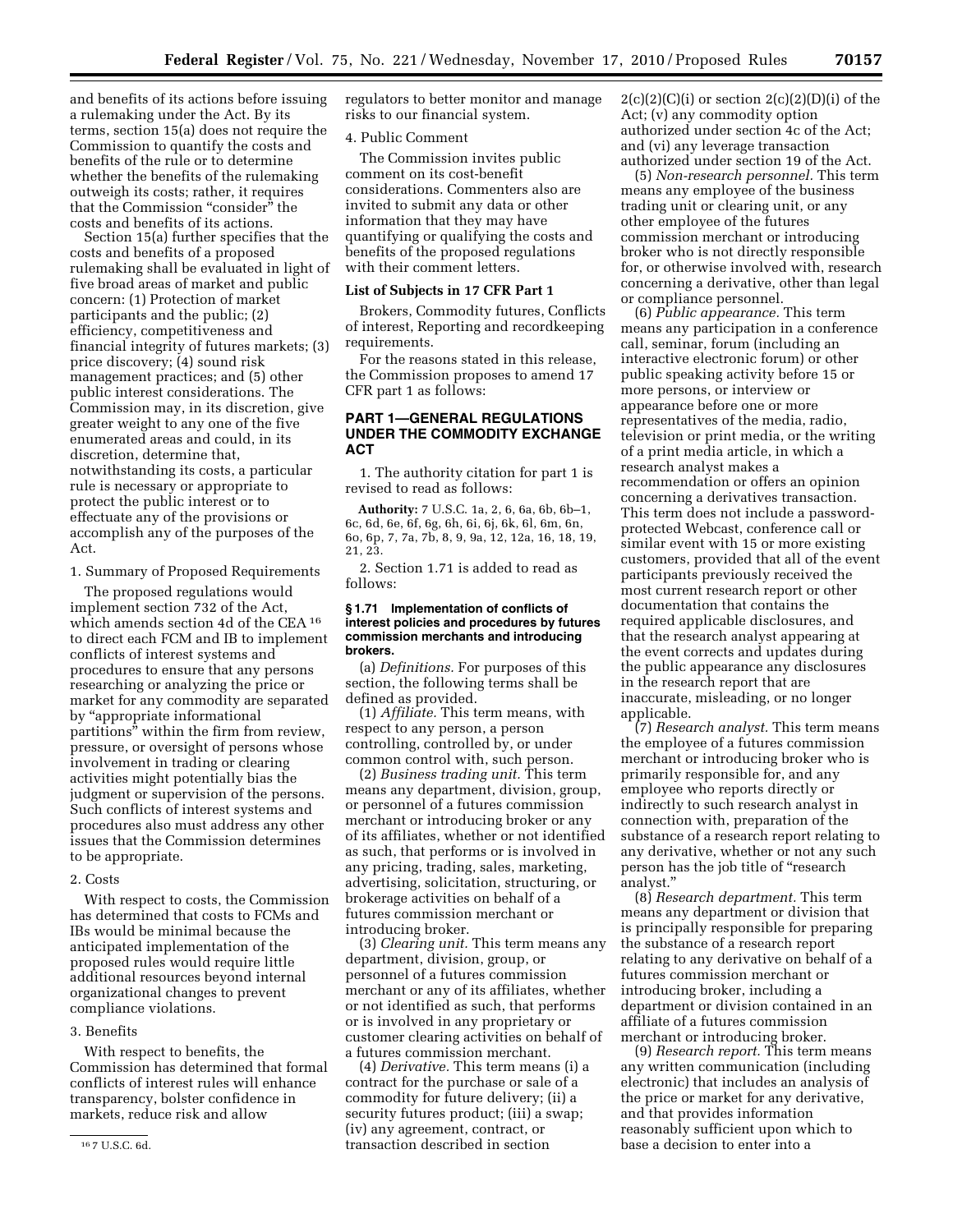derivatives transaction. This term does not include:

(i) Communications distributed to fewer than 15 persons;

(ii) periodic reports or other communications prepared for investment company shareholders or commodity pool participants that discuss individual derivatives positions in the context of a fund's past performance or the basis for previouslymade discretionary decisions;

(iii) any communication generated by an employee of the business trading unit that is conveyed as a solicitation for entering into a derivatives transaction, and is conspicuously identified as such; and

(iv) internal communications that are not given to current or prospective customers.

(b) *Policies and Procedures.* Each futures commission merchant and introducing broker subject to this rule must adopt and implement written policies and procedures reasonably designed to ensure that the futures commission merchant or introducing broker and its employees comply with the provisions of this rule.

(c) *Research Analysts and Research Reports.* 

(1) *Restrictions on Relationship with Research Department.* 

(i) Non-research personnel shall not influence the content of a research report of the futures commission merchant or the introducing broker.

(ii) No research analyst may be subject to the supervision or control of any employee of the futures commission merchant's or introducing broker's business trading unit or clearing unit, and no personnel engaged in trading or clearing activities may have any influence or control over the evaluation or compensation of a research analyst.

(iii) Except as provided in paragraph (c)(1)(iv) of this section, non-research personnel, other than the board of directors and any committee thereof, shall not review or approve a research report of the futures commission merchant or introducing broker before its publication.

(iv) Non-research personnel may review a research report before its publication as necessary only to verify the factual accuracy of information in the research report, to provide for nonsubstantive editing, to format the layout or style of the research report, or to identify any potential conflicts of interest, provided that:

(A) Any written communication between non-research personnel and research department personnel concerning the content of a research report must be made either through

authorized legal or compliance personnel of the futures commission merchant or introducing broker or in a transmission copied to such personnel; and

(B) Any oral communication between non-research personnel and research department personnel concerning the content of a research report must be documented and made either through authorized legal or compliance personnel acting as an intermediary or in a conversation conducted in the presence of such personnel.

(2) *Restrictions on Communications.*  Any written or oral communication by a research analyst to a current or prospective customer, or to any employee of the futures commission merchant or introducing broker, relating to any derivative must not omit any material fact or qualification that would cause the communication to be misleading to a reasonable person.

(3) *Restrictions on Research Analyst Compensation.* A futures commission merchant or introducing broker may not consider as a factor in reviewing or approving a research analyst's compensation his or her contributions to the futures commission merchant's or introducing broker's trading or clearing business. No employee of the business trading unit or clearing unit of the futures commission merchant or introducing broker may influence the review or approval of a research analyst's compensation.

(4) *Prohibition of Promise of Favorable Research.* No futures commission merchant or introducing broker may directly or indirectly offer favorable research, or threaten to change research, to an existing or prospective customer as consideration or inducement for the receipt of business or compensation.

(5) *Disclosure Requirements.*  (i) *Ownership and Material Conflicts of Interest.* A futures commission merchant or introducing broker must disclose in research reports and a research analyst must disclose in public appearances whether the research analyst maintains, from time to time, a financial interest in any derivative of a type that the research analyst follows, and the general nature of the financial interest.

(ii) *Prominence of Disclosure.*  Disclosures and references to disclosures must be clear, comprehensive, and prominent. With respect to public appearances by research analysts, the disclosures required by paragraph (c)(5) of this section must be conspicuous.

(iii) *Records of Public Appearances.*  Each futures commission merchant and introducing broker must maintain records of public appearances by research analysts sufficient to demonstrate compliance by those research analysts with the applicable disclosure requirements under paragraph (c)(5) of this section.

(iv) *Third-Party Research Reports.*  (A) For the purposes of paragraph (c)(5)(iv) of this section, ''independent third-party research report'' shall mean a research report, in respect of which the person or entity producing the report:

(*1*) Has no affiliation or business or contractual relationship with the distributing futures commission merchant or introducing broker, or that futures commission merchant's or introducing broker's affiliates, that is reasonably likely to inform the content of its research reports; and

(*2*) makes content determinations without any input from the distributing futures commission merchant or introducing broker or from the futures commission merchant's or introducing broker's affiliates.

(B) Subject to paragraph  $(c)(5)(iv)(C)$ of this section, if a futures commission merchant or introducing broker distributes or makes available any independent third-party research report, the futures commission merchant or introducing broker must accompany the research report with, or provide a web address that directs the recipient to, the current applicable disclosures, as they pertain to the futures commission merchant or introducing broker, required by this section. Each futures commission merchant and introducing broker must establish written policies and procedures reasonably designed to ensure the completeness and accuracy of all applicable disclosures.

(C) The requirements of paragraph (c)(5)(iv)(B) of this section shall not apply to independent third-party research reports made available by a futures commission merchant or introducing broker to its customers:

(*1*) Upon request; or

(*2*) through a website maintained by the futures commission merchant or introducing broker.

(6) *Prohibition of Retaliation Against Research Analysts.* No futures commission merchant or introducing broker, and no employee of a futures commission merchant or introducing broker who is involved with the futures commission merchant's or introducing broker's trading or clearing activities, may, directly or indirectly, retaliate against or threaten to retaliate against any research analyst employed by the futures commission merchant or introducing broker or its affiliates as a